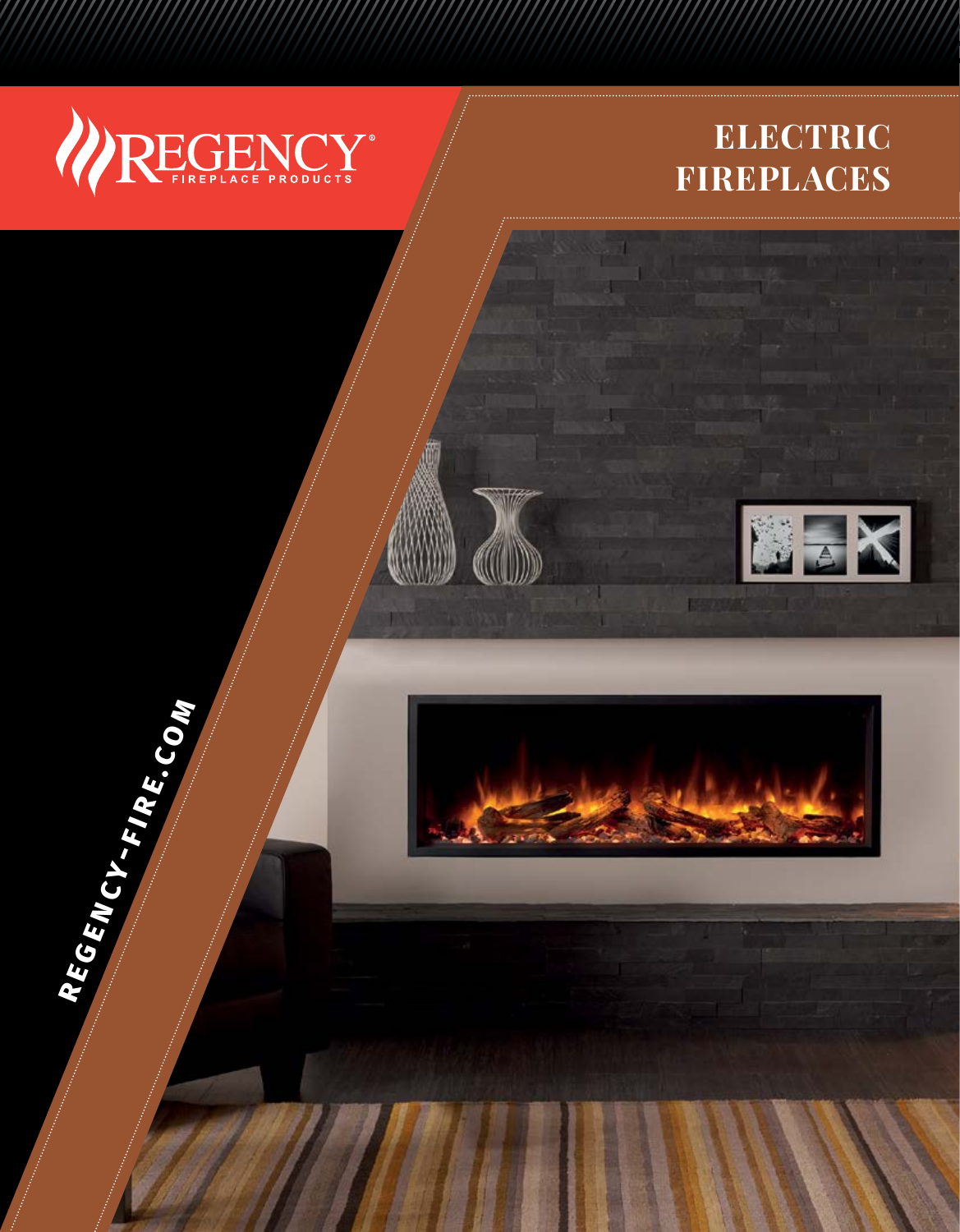## **ELECTRIC FIREPLACES**

The Regency Skope modern electric fireplace heaters are a class above the rest. These premium electric fireplaces fuse high-quality craftsmanship with elegant styling. The Skope series, available as a wall-mounted or built-in fireplace, provide stunning visuals and 3-dimensional depth. Enhanced, undulating flame effects and a deep bed of realistic logs or crystals give the Skope series unparalleled realism and a modern, clean aesthetic.

Regency Skope delivers much more than mesmerizing effects and a realistic fireside glow. Designed with the very latest LED technology and offering a choice of stunning fuel bed options, this innovative electric fireplace range lets you decide on the perfect ambiance to suit your décor with only your imagination to hold you back. Add the warmth and comfort of a fireplace to your home with a new Regency Skope electric fireplace.

## **CHOOSE YOUR STYLE**

*SKOPE SINGLE-SIDED (FOR A BUILT-IN FIREPLACE)* : Skope single-sided fireplaces are offered in three sizes and are designed to be built into the wall for a minimalist installation that integrates seamlessly with your interior.

*SKOPE MULTI-SIDED (FOR CORNER OR BAY FIREPLACE) :* The Skope multi-sided fireplace allows you to create a two-sided or three-sided installation, for a unique focal point that provides a panoramic view of the stunning visuals.

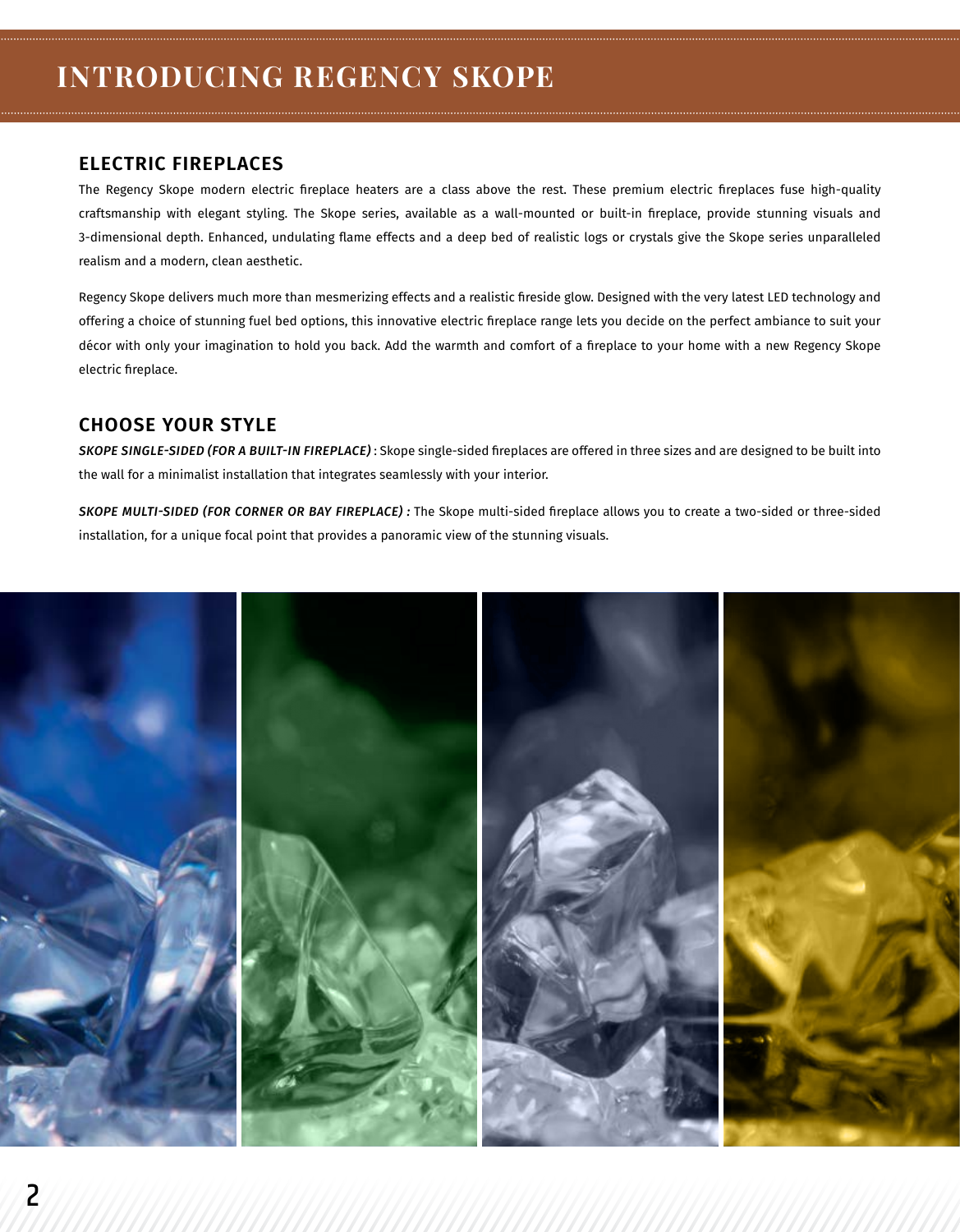## **ACCESSORIES**

### **IMMERSIVE LIGHTING SYSTEM**

Regency Skope utilizes Chromalight technology to create an unmatched visual display with realistic, dancing flames. With over 39 different lighting combinations, the Regency Skope provides the flexibility to create ambiance and set the mood anytime, day or night.

Choose your look by combining one of three vivid flame colors with one of thirteen glowing ember light colors (or choose the cycle for the ultimate wow factor!). Regency Skope's immersive combination of flame lighting, up-lighting, and down-lighting produces realistic 3-dimensional flames to give you the comfort and ambiance of a fire without the need for wood or gas!





- Choice of three flame effects
- **O** Immersive down lighting
- **B** A selection of 13 vivid fuel bed colors

## **CREATIVE CONTROL**

The Skope's advanced thermostatic handset gives you full control over the fire's host of features. Flames, fuel bed lighting and ambient heating can all be controlled independently to create the desired atmosphere with or without heat.

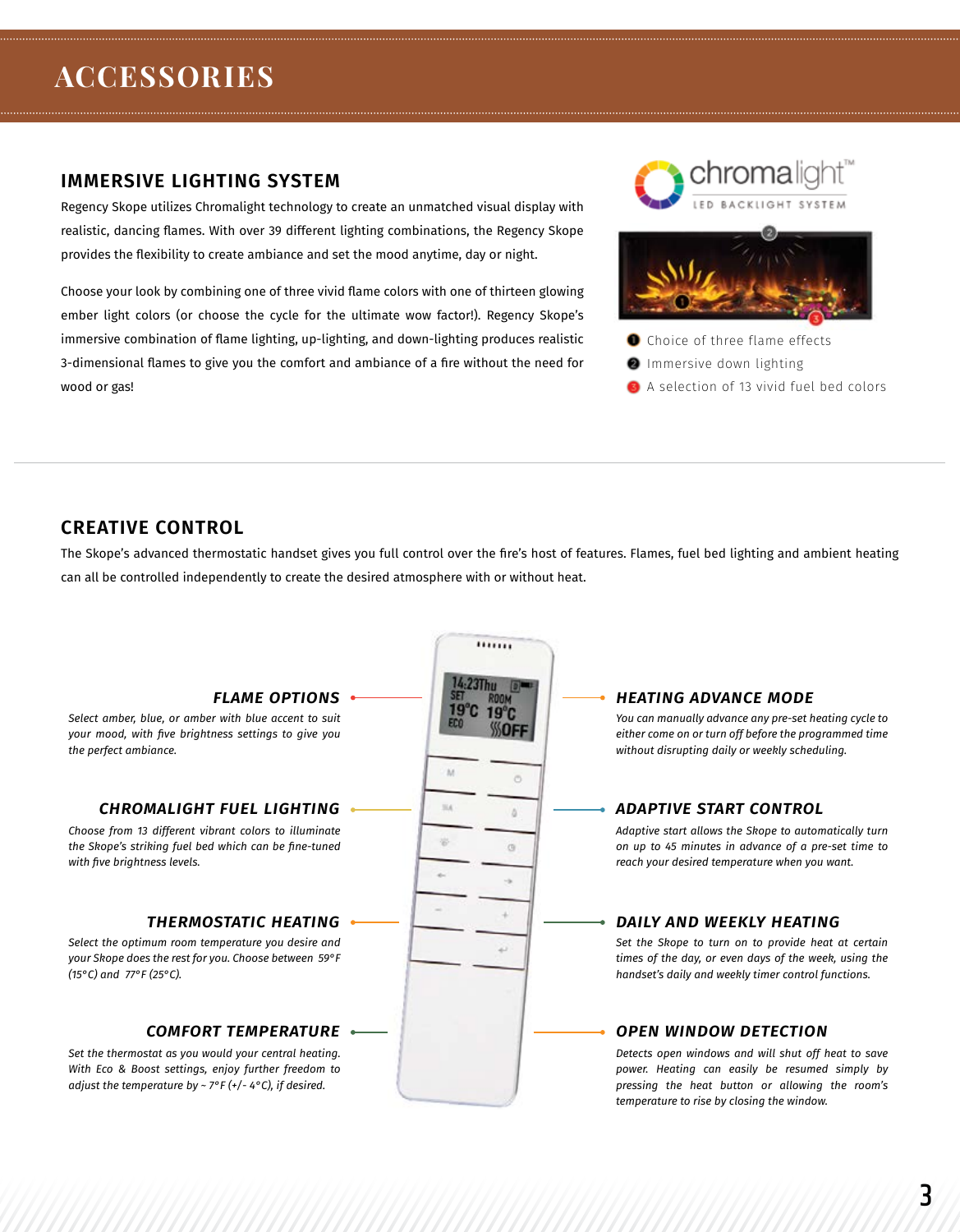

## **REGENCY SKOPE** | E110 *43" Multi-sided Fireplace*

### **FEATURES**

- Can be installed as a two-sided corner or three-sided bay fireplace
- Chromalight immersive LED system
- Three different flame options : amber, blue, amber with blue accent
- Choice of fuel effects that can be mixed and matched including logs, grey & clear pebbles and small & large ice crystals
- Over 5,000 BTU electric heater with blower
- Dynamic, sparkling fuel bed lighting can be set to one of 13 vibrant colors
- 6 levels of adjustable brightness for flames and fuel bed
- Flames and fuel effect can be enjoyed with or without heat
- 3-Prong Plug or Hardwire Kit included for installation flexibility
- Optional base finishing trims
- Optional mantle surround
- The safest choice for children and pets
- Thermostatic remote control included

#### **SPECIFICATIONS**

| Width                     | $45 - 7/16"$ |
|---------------------------|--------------|
| Height                    | $22 - 3/8"$  |
| Depth                     | $10 - 7/8"$  |
| <b>Flame Viewing Area</b> | 43" x 14"    |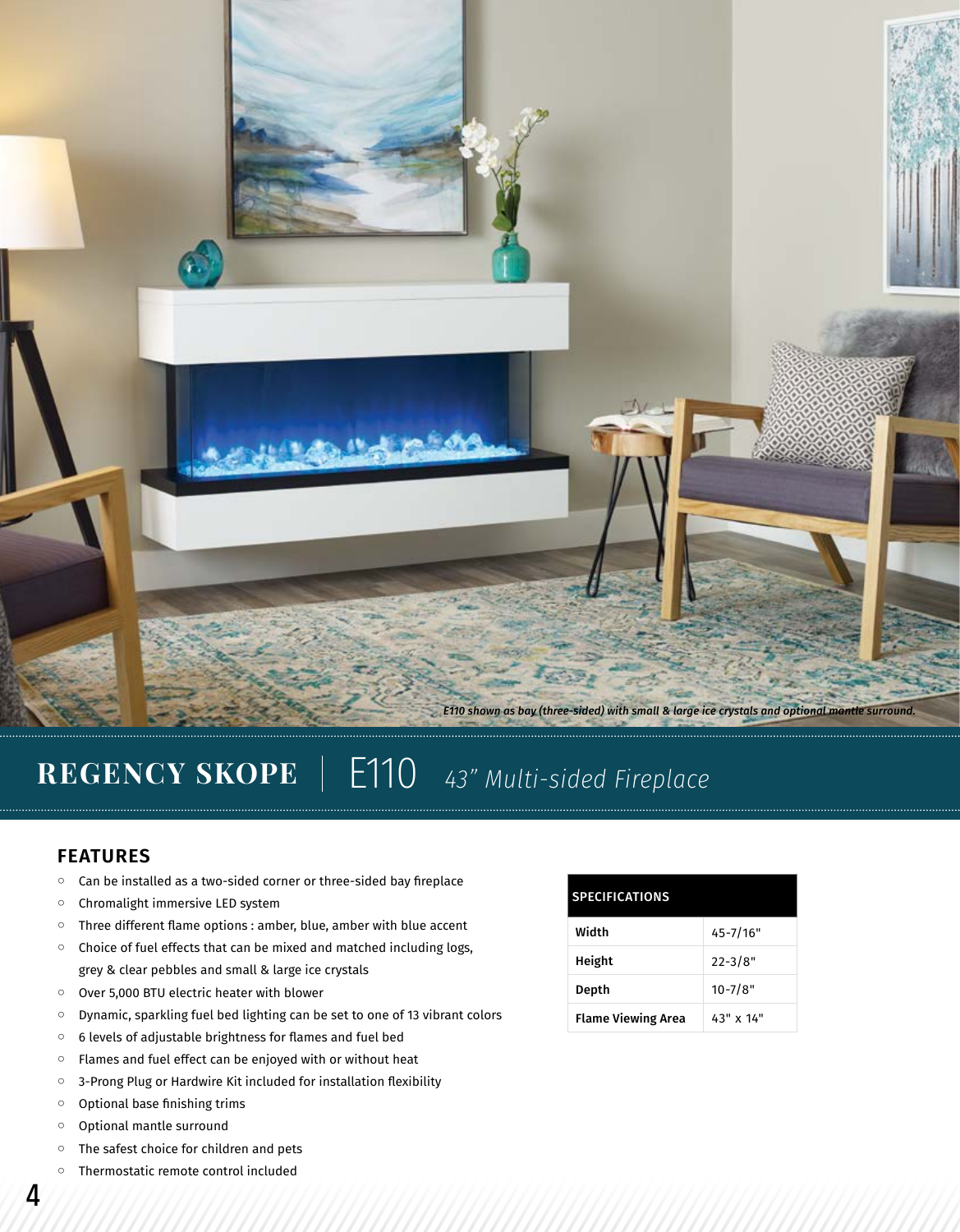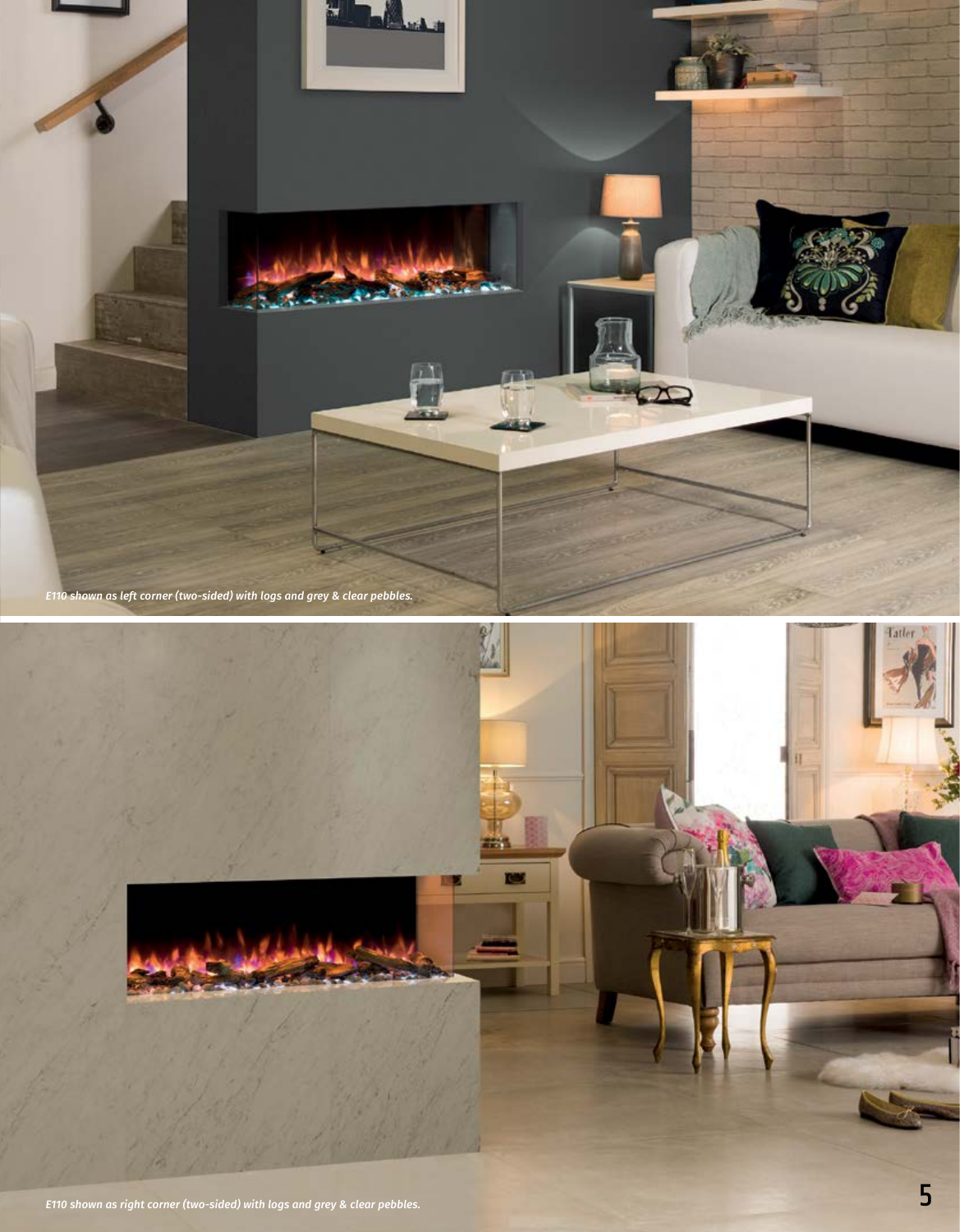

# REGENCY SKOPE | E105, E135, E195 single-sided Fireplaces

### **FEATURES**

- Chromalight immersive LED system
- Three different flame options : amber, blue, amber with blue accent
- Choice of fuel effects that can be mixed and matched including logs, grey & clear pebbles and small & large ice crystals
- Over 5,000 BTU electric heater with blower
- Dynamic, sparkling fuel bed lighting can be set to one of 13 vibrant colors
- 6 levels of adjustable brightness for flames and fuel bed
- Flames and fuel effect can be enjoyed with or without heat
- 3-Prong Plug or Hardwire Kit included for installation flexibility
- The safest choice for children and pets
- Thermostatic remote control included

| <b>SPECIFICATIONS</b>     | E105        | E135         | E195         |
|---------------------------|-------------|--------------|--------------|
| Width                     | $44 - 4/8"$ | $56 - 3/8"$  | $80 - 1/8"$  |
| Height                    | 22-1/16"    | $22 - 1/16"$ | $22 - 1/16"$ |
| <b>Flame Viewing Area</b> | 41" x 13"   | 53" x 13"    | 77" x 13"    |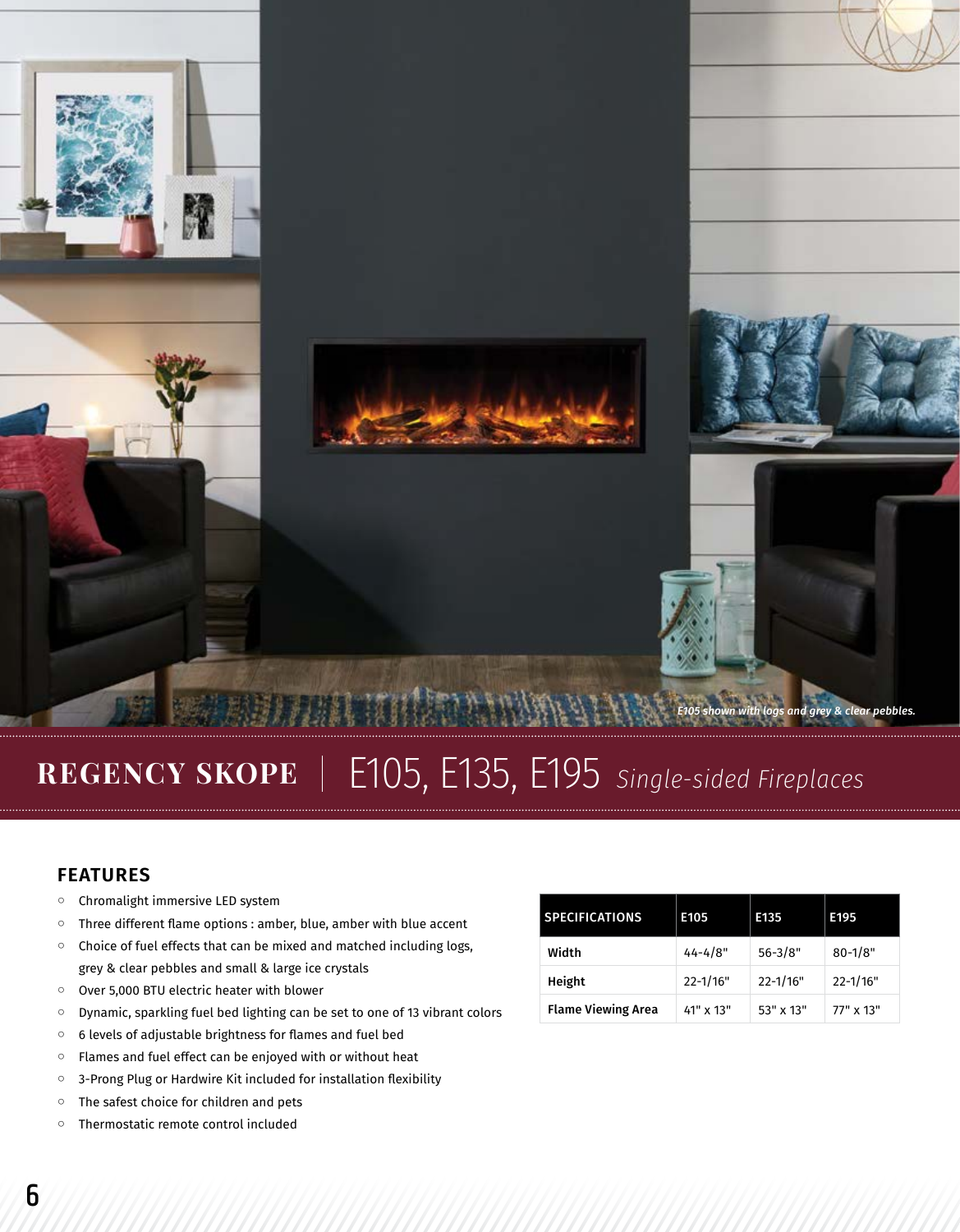